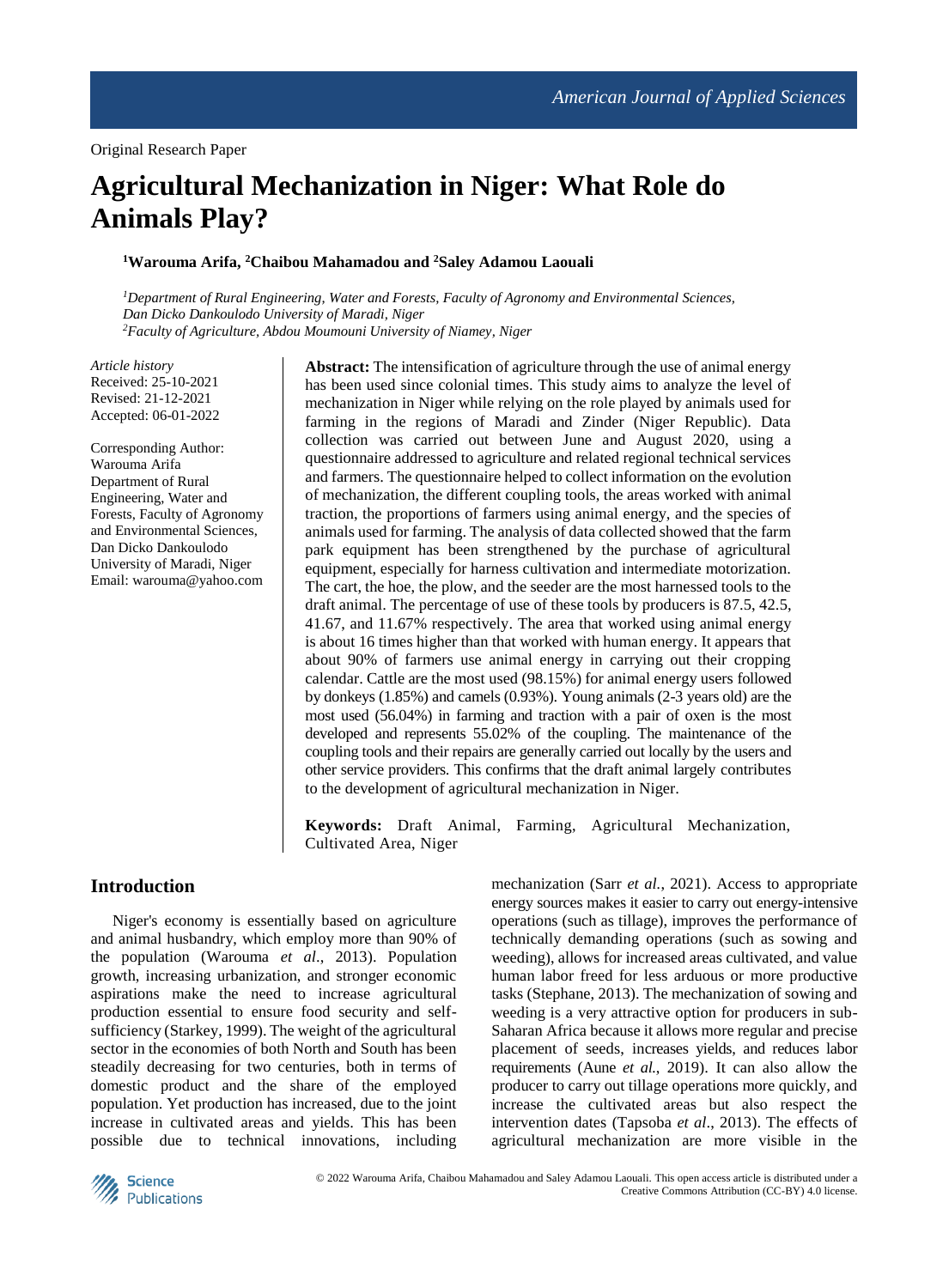expansion of areas, the reduction of costs, and the increase in labor productivity. However, the effects on yields are not negligible. The delay in cropping operations causes yield losses that can be avoided by mechanization. These results show that there is a yield gain, even small, with the use of mechanization (Sarr *et al*., 2021). According to Lhoste *et al*. (2010), animal traction has often been presented as a driving force behind Agriculture-Livestock integration. It should contribute to the "modernization" of agriculture by increasing areas and yields and reducing the arduousness of the work (Roesch, 2004). Across the globe, animal traction is still widely used, it is estimated that nearly 33% of the world's farmers are animal traction users. However, there are large disparities in distribution between the different regions of the world (Beurrier, 2021). In West Africa, the labor force is overwhelmingly dependent on physical strength with the use of hand tools such as a hoe to carry out various farming operations. These tools have implicit limits in terms of energy and potential efficiency. These methods considerably limit the area that can be farmed per family. They delay agricultural operations and limit the efficiency of essential activities such as cultivation and weeding and consequently, cause lower yields (Yuan Zhou, 2016). If the introduction and distribution of animal traction in the French-speaking countries of West Africa date from the beginning of the twentieth century, it particularly took off in the 1970 s marked by a very significant drought. These extremely difficult conditions demonstrated the urgent need to improve agricultural production systems. In Niger, the first introduction of agricultural machinery on a large scale dates back to the 1960 s. The second, late development axis corresponds to the development and cultivation of the lowlands in the southern region and along the Niger River (Le thiec, 1996). Since independence, Nigerien agricultural policy has been oriented towards subsidies. But, despite this subsidy granted by the State, the cost of agricultural equipment remains relatively high for a peasant who is not always guaranteed to produce the minimum necessary for his family's subsistence (Sargent *et al.*, 1981). Animal-drawn mechanization is the logical transition between manual and motorized cultivation (Bichat, 1981). In this context, animal traction seems to be a technique of the future adapted to family farming in Africa. Its multifunctionality places it at the heart of producers' strategies (Havard *et al*., 2007). The general objective assigned to this study is to locate the level of agricultural mechanization in Niger while relying heavily on the role played by animals on farms in the regions of Maradi and Zinder.

## **Materials**

The material used in the work is summarized as follows:

- Draft animals from agricultural holdings
- Coupling equipment for farms
- A GPS for the determination of the geographical coordinates and the surface areas of the fields
- A digital device for taking images

## **Methods**

Information relating to agricultural mechanization in Niger was collected from the related technical services. For the field study, the regions known for their agricultural activities, namely those of Maradi and Zinder, were selected.

#### *Choice of Villages*

Three villages per region were chosen based on their accessibility, the development of animal traction as well as their diversity. These are the villages of Dan Takobo, Dan Gado, Douma 1 in the region of Maradi and Adare, Bourdodo Haoussa, Jeka da Manda for the region of Zinder. Based on the list of farm households, random sampling was done for each village.

#### *Choice of Sample*

Twenty farmers were sampled in each village. During the sampling, the geographical location of the fields was considered. After an exhaustive census of agricultural households, an area frame was drawn up by dividing the agricultural households of each target village into four groups according to the geographical position (s) (East-West-South-North) of the field or the greater number of their fields compared to the village. This approach was adopted to identify the agricultural practices linked to the type of soil. From each group, systematic random sampling was applied to determine five agricultural households from twenty agricultural households desired per village.

#### *Data Collection*

Information is collected using a questionnaire drawn up taking into account themes relating to agricultural mechanization in general and animals in particular. This information concerned the evolution of mechanization, coupling tools, breakdowns and maintenance of these tools, spare parts, areas worked by animal traction, the proportions of farmers using animal energy, and species of animals used on farms. This survey was conducted from June 15 to August 24, 2019. At the household level, the questionnaire was administered to the farm manager or a member of the household (individual survey) at least eighteen years old.

#### *Data Processing and Analysis*

The survey sheets were first analyzed and then the data was processed with EXCEL and SPSS 16.0. The statistical analysis by the descriptive method made it possible to appreciate the central tendencies and the dispersion of the data through the means and the standard deviations for the main quantitative variables. For the qualitative variables, the calculation of frequencies was prioritized.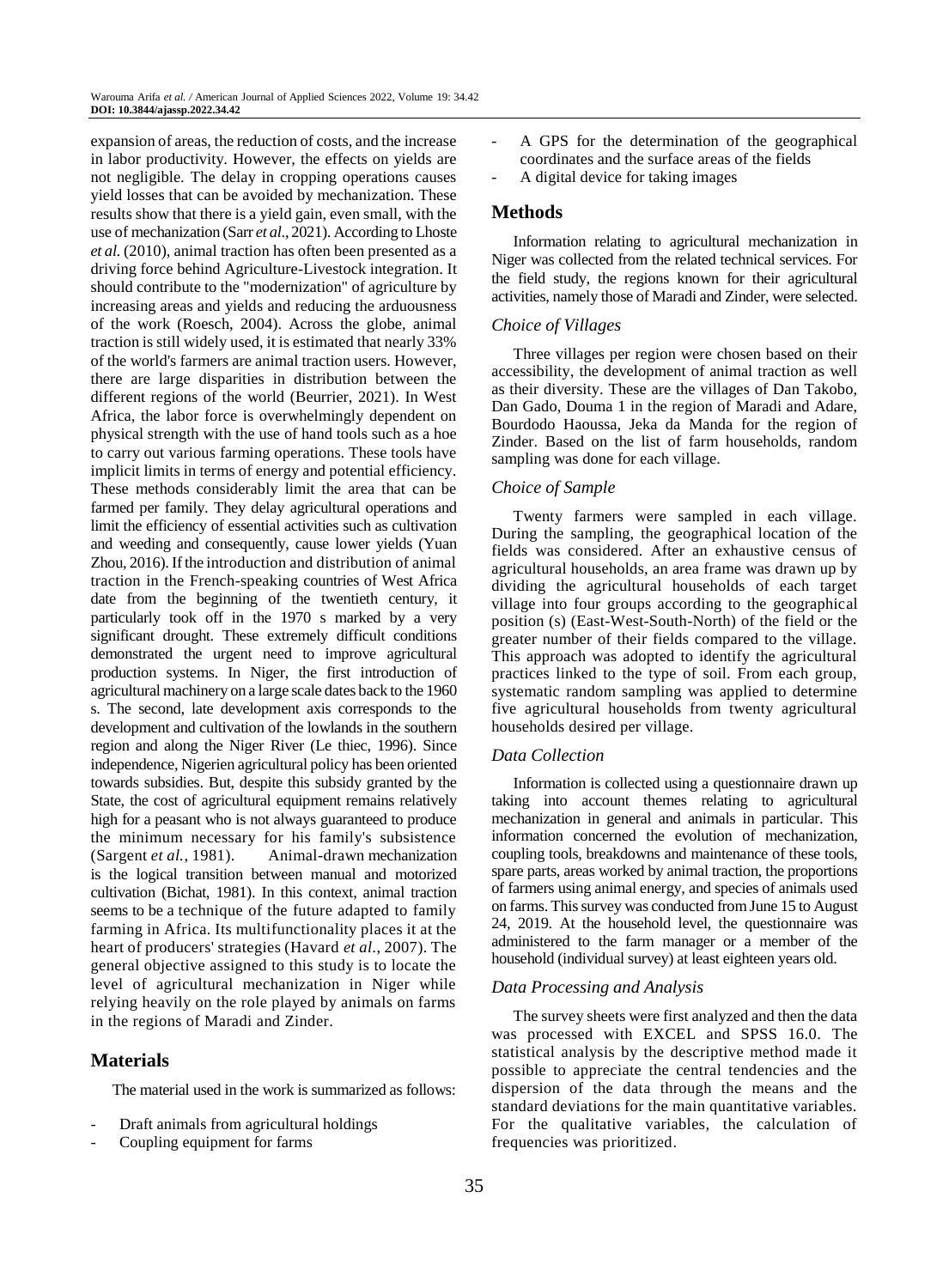## **Results**

#### *Evolution of Agricultural Mechanization in Niger*

Due to the creation of agricultural credits and the subsidy that has been in place since independence to date, the distribution of agricultural equipment has undergone relatively significant development. The import and subsidy of agricultural equipment initially concerned animaldrawn tools. To facilitate this subsidy and stimulate local production, several agricultural equipment manufacturing workshops were set up from 1970 to 1976 across the country. Private metal carpentry workshops have also contributed to improving the fleet of agricultural equipment.

The massive diffusion of animal traction was also possible by the establishment of financial institutions dedicated to agriculture, which no longer exist today. Among these institutions are the National Credit and Cooperation Union (UNCC) and the Rural Credit and Cooperation Company (SRCC).

In the last two decades, there has been a significant increase in terms of purchases and sales at a fair price of agricultural equipment due to the various Economic and Social Development Programs and Plans (PDEs) of 2012- 2015 and 2017-2021. This equipment mainly concerned those of harnessed cultivation and intermediate motorization. The existing workshops for the manufacture of agricultural equipment were also rehabilitated.

As an example, between 2000 and 2006, 257 motor cultivators, 656 medium power tractors, 939 motor pumps, 4700 animal-drawn hoes, 280 mills, and 160 hullers were imported by the Central Supply Authority (CA) (Sido, 2010).

Despite this subsidy, motorization remains very low and several villages have so far not adopted horse-drawn cultivation for insufficient and/or lack of awareness and sometimes lack of means.

## *Composition of the Fleet and Type of Coupling*

The materials used are the cart, the plow, the hoe, and the seed drill. They are used according to the importance given by the operators and according to the local cropping system. Thus, the cart used by 87.5% of farmers is the most used hitching equipment on the farms surveyed; followed by the harness hoe  $(42.5\%)$ ; while the plow and the seed drill are used by 41.67 and 11.67% of farmers respectively.

All these materials are differently distributed according to the zone (Fig. 1). In addition, in terms of preference, the cart represents 48.50% of agricultural equipment in households and remains the most widely used tool on all farms. Regarding the plow, it represents 21.80% of the agricultural equipment present in households and is most used by farmers in the targeted villages of the region of Zinder (82%) than those of the region of Maradi (18%). The hoe, contributing at 23.10% to the agricultural parking of respondents, it's more used in the households surveyed in the region of Maradi (82.35%) than in those in the region of

Zinder (17.65%) while its use in Adare village is similar to that of Douma 1 village. In Dan Takobo village, the harnessed hoe is determining equipment for agricultural production. It is mainly used by farmers and occupies all of the households surveyed (100%).

Regarding the seed drill, despite its limited use (only 6.60% of the park), it is mainly used in the region of Maradi.

Traction with a pair of oxen is the most developed and represents 55.02% of the coupling. It is mainly used for plowing (92%), weeding (64%), and sowing (60%). The monomial coupling is highly developed in local transport (67%) with the use of mono-bovine carts. The single-cow cart is the most widely used hitching tool (Fig. 2).

## *Breakdowns and Maintenance of Coupling Equipment*

Breakdowns are much more observed in working parts in direct contact with the ground and transmission systems due to wear (Table 1). It is more common in tires, colters, bearings, and gears (seed drill). In addition, it is also necessary to note other failures no less important which affect the carts (the frames, the pipe, and the planks), the plows, and the hoes (wear of casters, torsion of the prop, etc.,).

The maintenance of the coupling tools and their repairs are done by the farmers themselves (25%), the blacksmiths (20%), the welders (13%), the vulcanizers, and other repairers of bicycles, motorcycles, and mill grains (42%) (Fig. 3).

#### *Availability of Spare Parts*

Among the respondents using their coupling equipment, 52.35% manage to locally resolve certain simple breakdowns (puncture, change of nut, etc.,); while for complicated breakdowns (change of gears, welds, change of bearings, etc.,), farmers (12.80%) refer to the nearest town centers and/or weekly local markets. In addition, it should be noted that a fringe of farmers (34.85%) get their supplies in two ways (locally and in town centers) depending on the availability of the required materials. It can be seen that spare parts are more available in the villages of Maradi compared to those of the region of Zinder which gets its supplies most often from external markets (Table 2).

#### *Species, Breeds, and Categories of Draft Animals*

The species of animals used for traction are mainly cattle, asses, and camels. Cattle are employed by 98.15% of animal traction users; followed by donkeys (1.85%) and camels (0.93%) used in conjunction with cattle. The choice of species is based on multiple reasons. These differ from one species to another. Indeed, the preferences of the bovine species over other species are largely due to habit (50.55% of farmers) and the cropping system used. Draft cattle constitute savings capital (16.48%), animals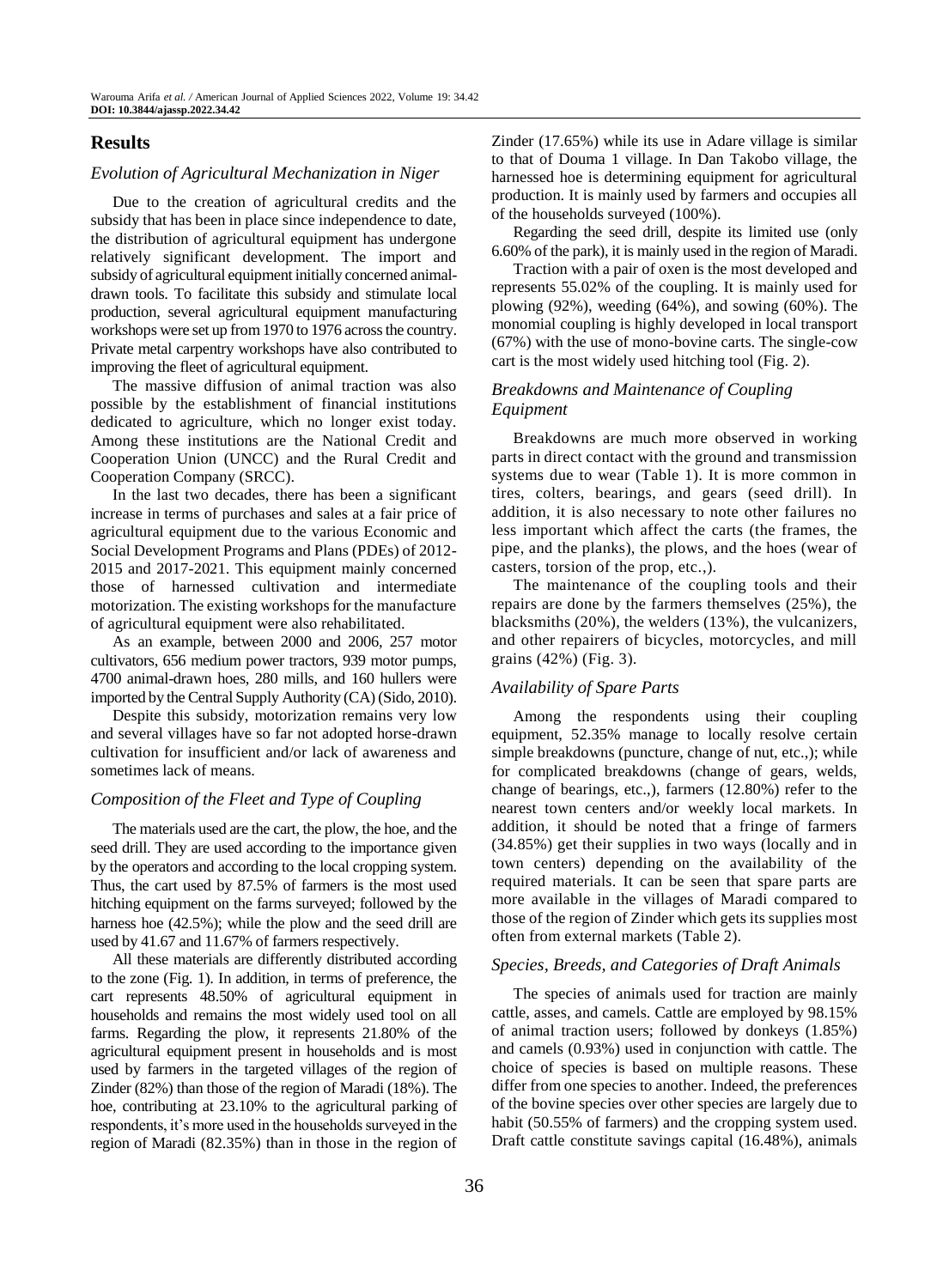that are easy to secure against theft (14.29%), and breed (9.89%). They are also considered multifunctional by 3.30% of farmers (Fig. 4).

The study shows that several breeds of animals are used for harnessing. The choice of the breed depends in part on the availability of the latter in the area and the expectations of the farmers. The Azawak (Commonly called Dalledji) and Azawak-Bororo (Bakatike or Batchoussaye or Bohaye or Batchintchine depending on the localities) breeds are respectively the cattle breeds most used in animal traction for field work; followed by the Bororo and Goudali races.

All of these cattle breeds differ from one area to another (Fig. 5). Thus, the Azawak breed is much more represented (80% of traction cattle from the farms observed) in the three villages of the region of Maradi even if there are only three heads in the farms of Adare and Bourdodo Haoussa villages, that is 6.38% of the draft cattle from the farms surveyed in the region of Zinder.

In the region of Zinder, the Azawak-Bororo mestizos are the most used (59.57%) followed by Bororo races (31.91%) exclusively reserved for the farms of Adare and Bourdodo Haoussa villages.

The Goudali breed, originating from Nigeria, is the least exploited (2.17% of the draft animals of the farms studied) in the technical agricultural routes of the study area. It is found in Douma I and Bourdodo Haoussa villages and represents respectively 9.09 and 6.67% of village draft animals.

Three categories of animals are used for animal traction on the farms. Young animals (2-3 years) are the most used (56.04%). Some farmers (32.97%) prefer medium animals (4-6 years old) able to withstand heavy teams; They have an average career span compared to that of young people who last a long time (except in cases of major force) on farms before reaching the reform period. However, adult animals are the least used (10.99%) to purchase even though they are important sources of energy. Their use in agricultural work remains risky because of their sizes and their well-developed horns, they are most often difficult to master, especially in an environment that seems foreign to them.

The young animals represent the bulk of the draft animals of the respondents of Dan Takobo, Jeka da Manda and Bourdodo Haoussa villages. However, middle-aged animals are listed in the farms of Douma 1 and Dan Gado villages, while the adult animals, less used, are found in the farms of Adare and Dan Gado villages (Table 3).

#### *Involvement of Animals in the Farms*

In the six villages, 90% of the farms use animal traction in the execution of their cropping schedule. We notice the wide distribution of animal traction in the farms of Dan Takobo and Adare villages, while in Dan Gado, Douma 1, Bourdodo Haoussa, and Jeka da Manda villages, animal traction is not generalized.

#### *Harvested Areas*

The agricultural areas used vary from one farm to another. Thus, the average farmed area using animal energy is much greater than those that do not use this energy (Table 4). The total farmed area with animal traction is estimated at 694.25 ha, while the one in manual work is only 43.75 ha.

## *Transport*

The cart is one of the most used tools (48.47%) of farming equipment in the agricultural work of the farms surveyed. It facilitates the transport of manure to the field, thus making it possible to fertilize the soil. Besides, it contributes to the transport of agricultural equipment and harvested products and is used in the transportation of labor.



**Fig. 1:** Distribution of agricultural equipment per village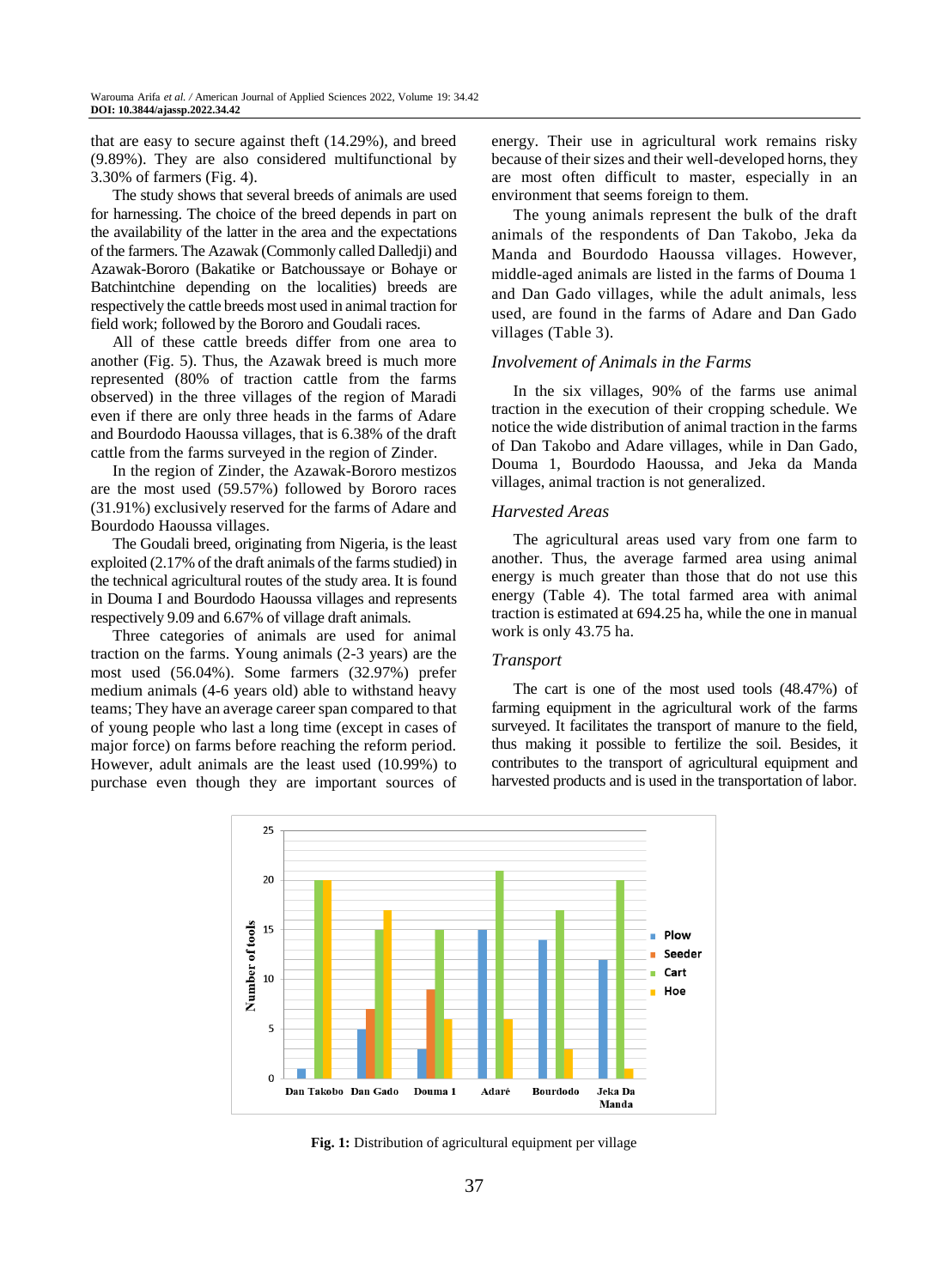Warouma Arifa *et al. /* American Journal of Applied Sciences 2022, Volume 19: 34.42 **DOI: 10.3844/ajassp.2022.34.42**



**Fig. 2:** Type of coupling according to the material



**Fig. 3:** Types of agricultural equipment maintainers





**Fig. 4:** Reasons for the choice of bovine species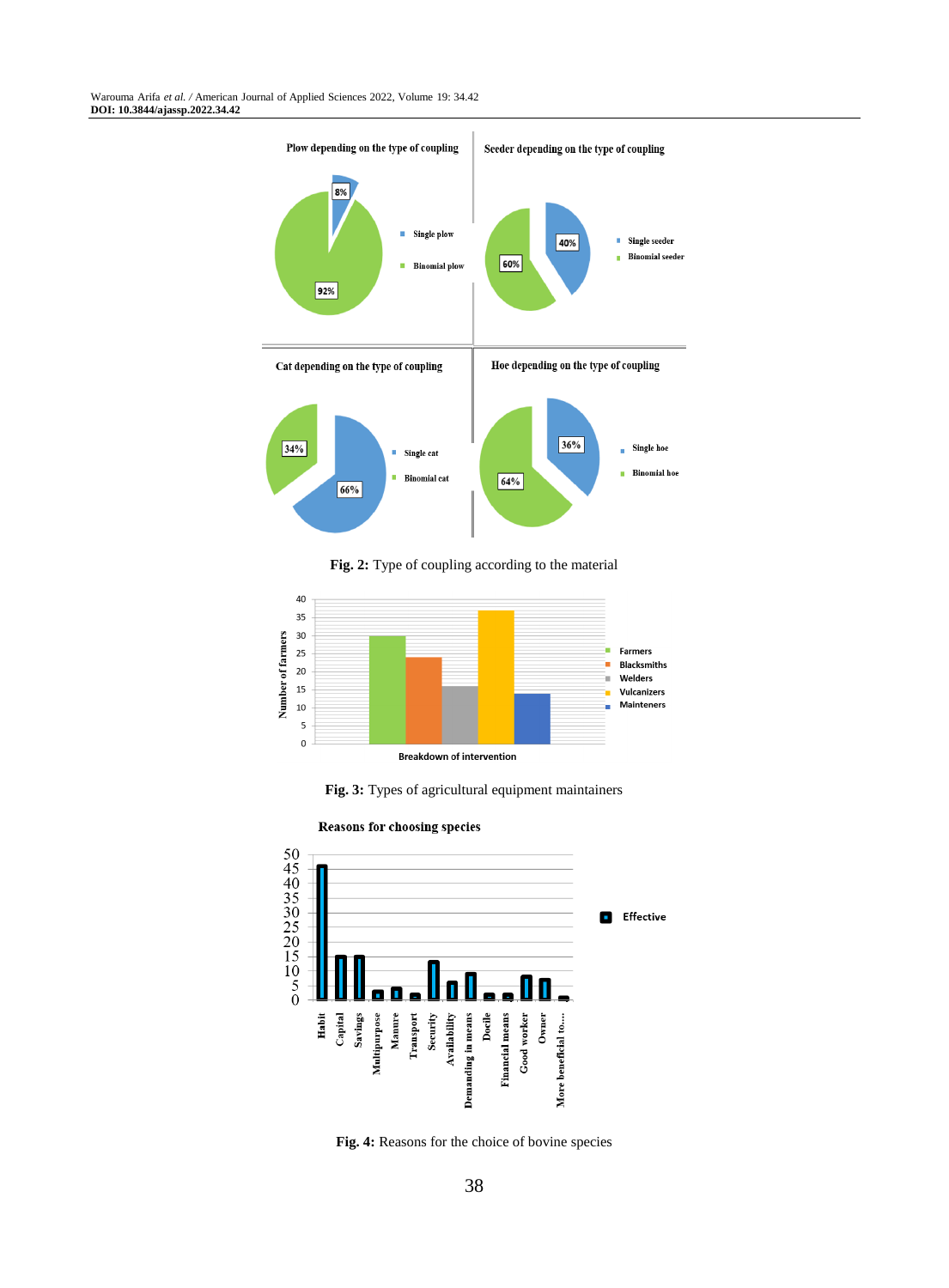

**Fig. 5:** Distribution of the use of traction cattle breeds per village

|  |  | Table 1: Types of frequent breakdowns according to the coupling equipment |  |
|--|--|---------------------------------------------------------------------------|--|
|  |  |                                                                           |  |

|                   | Types of                           | Number of | Frequency |
|-------------------|------------------------------------|-----------|-----------|
| Coupled equipment | breakdown                          | equipment | (% )      |
| Cat               | Tires puncture                     | 67        | 44.37     |
|                   | Tires wear                         | 38        | 25.17     |
|                   | Screwing up nuts                   |           | 0.66      |
|                   | Rim cracking                       |           | 0.66      |
|                   | Chassis break                      | 9         | 5.96      |
|                   | Broken pipes                       | 10        | 6.62      |
|                   | Bearing wear                       | 15        | 9.93      |
|                   | Plank break                        | 10        | 6.62      |
| Plow              | Interruption of the traction chain |           | 2.63      |
|                   | Ploughshare wear                   | 20        | 52.63     |
|                   | Breaking of the ploughshare        | 13        | 34.21     |
|                   | Caster wear                        | 3         | 7.89      |
|                   | Twisting of the prop               |           | 2.63      |
| Seeder            | Wear of the pinion                 | 10        | 41.67     |
|                   | Wear of the drive shaft;           | 10        | 41.67     |
|                   | Lack of pin                        | 4         | 16.67     |
| Hoe               | Interruption of the traction chain |           | 1.00      |
|                   | Ploughshare wear                   | 42        | 42.00     |
|                   | Breaking of the ploughshare        | 36        | 36.00     |
|                   | Caster wear                        | 11        | 11.00     |
|                   | Twisting of the prop               | 4         | 4.00      |
|                   | Screwing up nuts                   | 6         | 6.00      |

## **Table 2:** Availability of spare parts according to the villages surveyed

|         | Parts availability |                    |                        |  |  |  |
|---------|--------------------|--------------------|------------------------|--|--|--|
| Regions | Villages           | Local availability | Availability in cities |  |  |  |
| Zinder  | Adare              |                    | 12                     |  |  |  |
|         | Bourdodo Haoussa   |                    |                        |  |  |  |
|         | Jeka da Manda      | 10                 |                        |  |  |  |
| Maradi  | Dan Gado           | 15                 | Q                      |  |  |  |
|         | Dan Takobo         | 20                 |                        |  |  |  |
|         | Douma              | 10                 |                        |  |  |  |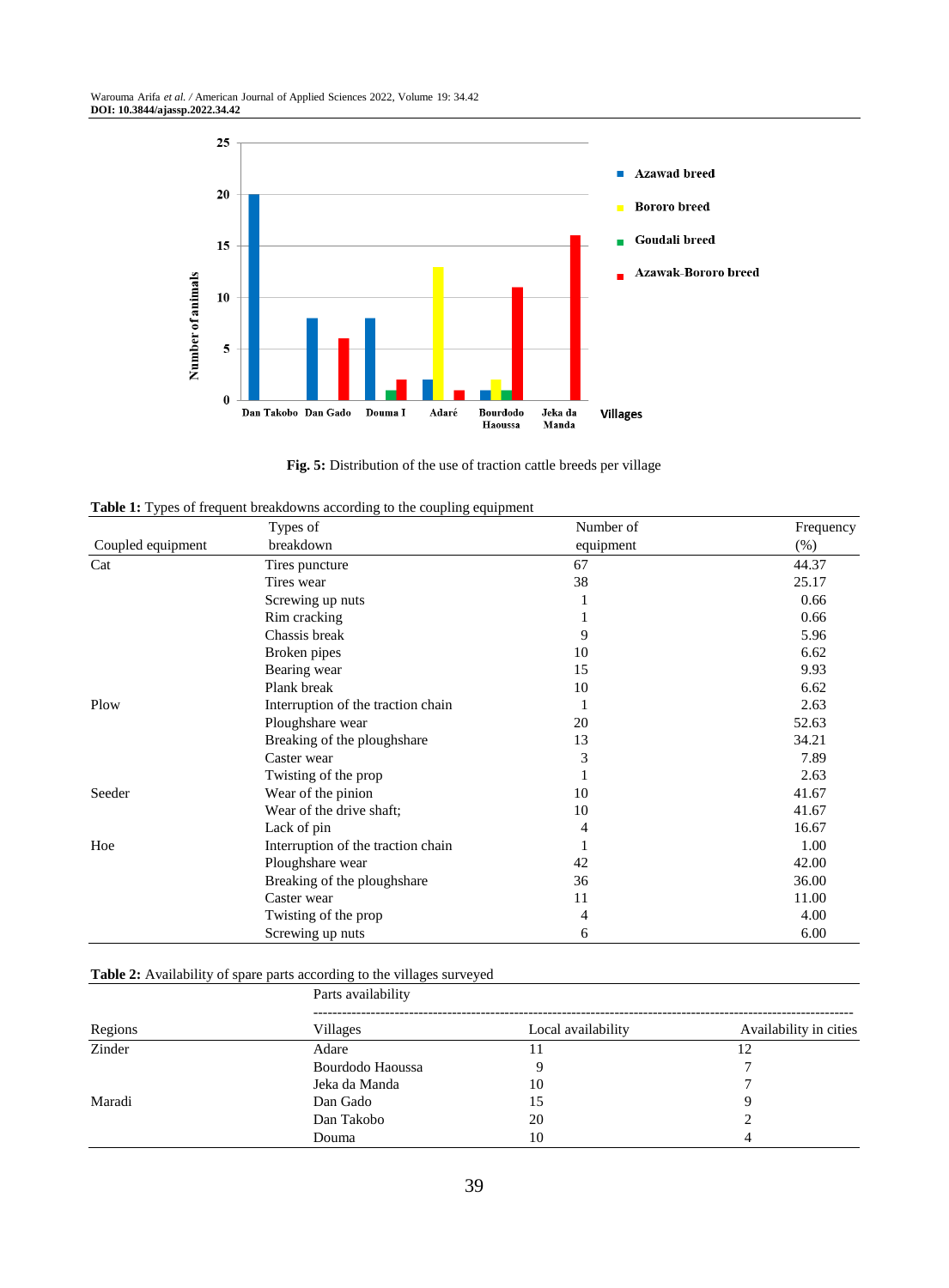#### Warouma Arifa *et al. /* American Journal of Applied Sciences 2022, Volume 19: 34.42 **DOI: 10.3844/ajassp.2022.34.42**

| <b>Table 3:</b> Category of draft animals purchased per village |        |               |                  |                            |          |               |        |                  |       |
|-----------------------------------------------------------------|--------|---------------|------------------|----------------------------|----------|---------------|--------|------------------|-------|
|                                                                 |        |               | Name of villages |                            |          |               |        |                  |       |
|                                                                 |        |               | Adare            | <b>Bourdodo</b><br>Haoussa | Dan Gado | Dan<br>Takobo | Douma1 | Jeka da<br>Manda | Total |
| Category of traction<br>animals for purchase                    | vouth  | Effective     | 6.0              | 9.0                        | 5.0      | 16.0          | 1.0    | 14.0             | 51    |
|                                                                 |        | % in Category | 11.8             | 17.6                       | 9.8      | 31.4          | 2.0    | 27.5             | 100.0 |
|                                                                 | medium | Effectif      | 5.0              | 3.0                        | 6.0      | 4.0           | 10.0   | 2.0              | 30    |
|                                                                 |        | % in Category | 16.7             | 10.0                       | 20.0     | 13.3          | 33.3   | 6.7              | 100.0 |
|                                                                 | adult  | Effective     | 4.0              | 2.0                        | 4.0      | 0.0           | 0.0    | 0.0              | 10    |
|                                                                 |        | % in Category | 40.0             | 20.0                       | 40.0     | 0.0           | 0.0    | 0.0              | 100.0 |
| Total                                                           |        | Effective     | 15.0             | 14.0                       | 15.0     | 20.0          | 11.0   | 16.0             | 91%   |
|                                                                 |        | % in Category | 16.5             | 15.4                       | 16.5     | 22.0          | 12.1   | 17.6             | 100.0 |

#### **Table 4:** Farming area according to animal energy use

|         |                                |           | Field area (ha) |                    |         |         |  |
|---------|--------------------------------|-----------|-----------------|--------------------|---------|---------|--|
| Regions | Type of farmers                | Effective | Mean            | Standard deviation | Maximum | Minimum |  |
| Maradi  | Farmer with animal traction    | 50        | 4.35            | $+4.62$            | 30      | 0.5     |  |
|         | Farmer without animal traction | 10        | 3.07            | $+1.38$            |         | 1.0     |  |
| Zinder  | Farmer with animal traction    | 58        | 8.27            | $+4.34$            | つつ      | 1.0     |  |
|         | Farmer without animal traction |           | 6.5             | $+4.95$            | 10      | 3.0     |  |

## **Discussion**

In Niger, due to the subsidy of agricultural equipment which has been carried out since independence to date, to the creation of agricultural credit institutions and public manufacturing workshops for the farming equipment as well as to the proliferation of private manufacturing workshops, the distribution of agricultural equipment has experienced a relatively important development. Despite this subsidy, motorization remains very low. This corroborates the work of Stephane (2013) who reported that less than 5% and most often less than 1% of farms in Sub-Saharan Africa have their tractors.

The animal-drawn plow and seed drill are used by 41.67 and 11.67% of farmers, respectively. These results are different from those of Stephane (2013) where the possession rate of animal-drawn plows in Sub-Saharan Africa varies between regions from 66.1 to 46.1%. Transport using the cart is one of the most developed hitching activities. The cart used by 87.5% of farmers is used to transport manure to the field, farm equipment, and harvest products and is also used as a means of locomotion for transporting laborers. This confirms the results of Lhoste *et al*. (2010) who reported that draft animals also play an important role in transporting people and various materials useful for family farming. This multiple-use makes the cart the most used agricultural equipment by farmers (48.47% of agricultural equipment). This is approved by Dugue (1994) who affirms that the local farmers are very demanding of this material which is used for several purposes (transport of goods, bricks, etc.,).

Breakdowns of these farming tools are much more observed in working parts that are in direct contact with the ground and transmission systems due to wear. This confirms the work of Warouma (1999) according to which wear failures under modern conditions represent 80 to 90% of total failures. The failure rate is especially higher for tillage parts, the wear of which leads to reduced crop yields, due to the violation of agrotechnical requirements. Draft animals contribute by their pulling power to the fulfillment of the agricultural calendar. This was approved by Vall and Bayala (2007) who underlined that animal traction mechanization intervenes in soil preparation (plowing, scarifying, etc.,), sowing, weed control (plowing, weeding, ridging), water management (plowing, scarifying, ridging), maintenance of fertility (burying organic matter, production of manure) and multiple transport operations.

Several animal species are used including cattle more particularly zebus which are the most dominant. Among the breeds available locally, the Azawak breeds and the Azawak-Bororo mestizo are the most used in animal traction for fieldwork. Cattle are employed by 98.15% of animal traction users, followed by donkeys (1.85%) and camels (0.93%). The preferences of the bovine species over other species are largely due to habit and the possibility of saving capital after culling.

The total area worked in animal traction is estimated at 694.25 ha (94%) against 43.75 ha (6%) worked manually. These results are different from those of Clarke and Bishop (2002) who reported that in sub-Saharan Africa, the energy required for agricultural production is 65% human, 25% animal, and only 10% mechanical.

## **Conclusion**

This study allowed us to understand the level of agricultural mechanization and the main equipment used in Niger and more particularly the role played by animals in conducting agricultural work. At the national level, the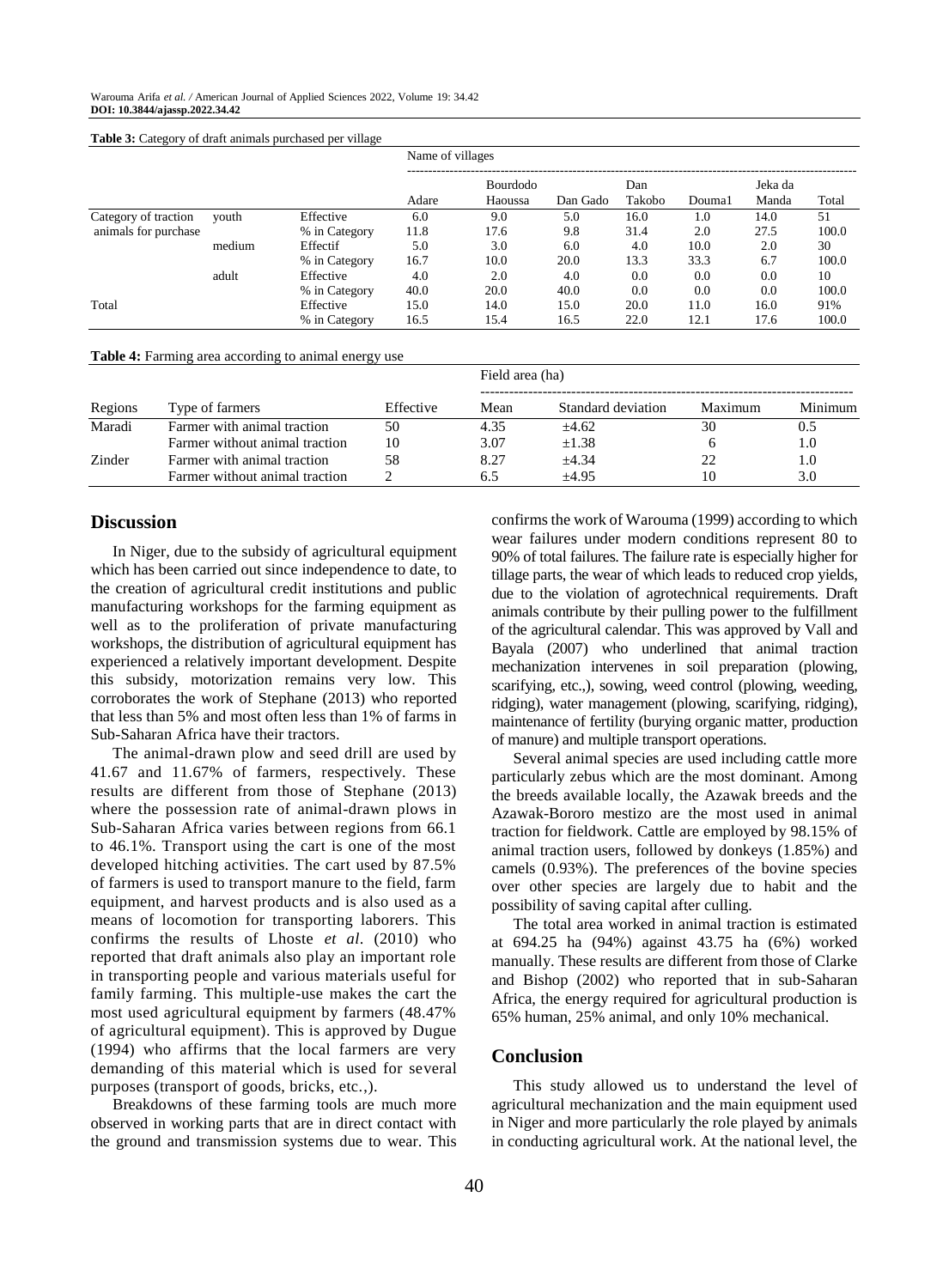motorization of fieldwork remains very limited. Farmers, depending on their cultivation systems and depending on the locality, use all kinds of coupling tools in their production systems, such as the cart, the plow, the seed drill, the hoe, etc. The various breakdowns of these agricultural tools are much more observed at the level of the working parts which are in direct contact with the ground and the transmission systems. Much of the repair of these breakdowns is done locally. The animal is mainly used by farmers as a source of energy for carrying out fieldwork. Several animal species are used, of which cattle, more particularly zebus, remain the most dominant. Among the breeds available locally, the Azawak breeds and the Azawak-Bororo mestizo are the most used. This study showed that the animal, as a source of energy, largely contributes to the influence of agricultural mechanization in the study areas of Niger.

## **Author's Contributions**

**Warouma Arifa:** Conceived and designed the experiments, performed the experiment and processed the data, analyzed the data, and wrote the manuscript

**Chaibou Mahamadou:** Supervised the research, analyzed data, interpreted the data, and revised the manuscript.

**Saley Adamou Laouali:** Co-supervised the research and revised the manuscript.

## **Ethics**

This article is original and contains unpublished material. It is confirmed that all of the authors have read and approved the manuscript and there are no ethical issues involved.

## **References**

Aune, J. B., Coulibaly, A., & Woumou, K. (2019). Intensification of dryland farming in Mali through the mechanization of sowing, fertilizer application, and weeding. Archives of Agronomy and Soil Science, 65(3), 400-410.

doi.org/10.1080/03650340.2018.1505042

- Bichat, H. (1981). La culture attelée dans les pays de l'Afrique de l'ouest: Note de synthèse, université de Claud Bernard, France, pp, 42.
- Clarke, L., & Bishop, C. (2002). Farm power-present and future availability in developing countries. Agricultural Engineering International: CIGR Journal.
- Dugue, P. (1994). Traction asine ou traction bovine. Quelles alternatives techniques pour une relance de la culture attelée en zone semi-aride. Le cas du Yatenga au Burkina-Faso. Département Systèmes Agro-alimentaires et Ruraux, pp, 18.
- Havard, M., Vall, E., Njoya, A., & Fall, A. (2007). La traction animale en Afrique de l'Ouest et du Centre. Travaux et Innovations No 14, pp, 15.
- Le Thiec, G., & Havard, M. (1996). Les enjeux du marché des matériels agricoles pour la traction animale en Afrique de l'Ouest. https://agritrop.cirad.fr/388598/
- Lhoste, P., Havard, M., & Vall, É. (2010). La traction animale. Quoe CTA, Presse agronomique de Gembloux, pp, 243.
- Roesch, M. (2004). Financement de la culture attelée. Revue Élevage méditerrané et vétérinaires dse Pays tropicaux et stratégies d'équipement, pp, 191-199.
- Sargent, M. W., Lichte, J. A., Matlon, P. J., & Bloom, R. (1981). Une évaluation de la traction animale dans les pays francophones d'Afrique de l'Ouest. Working Paper 34. Department of Agricultural Economics, Michigan State University, East Lansing, E.-U. 101p. (E, F).
- Stephane, S. C. (2013). Stratégie de mécanisation de l'agriculture familiale en Afrique subsaharienne. Inclus Etude de cas du Burkina Faso. Mémoire de master IPAD, SupAgro-Montpellier, Montpellier, 126.
- Sido, A. (2010). Etat des lieux de la riziculture: Cas du Niger. Projet Espagnol sur la riziculture en Afrique de l'Ouest. Niamey, Niger: Institut National de la Recherche Agronomique du Niger-Food and Agriculture Organization of the United Nations.
- Starkey, P. (1999). Travail en réseau et mécanisation agricole durable: Des leçons à tirer des réseaux de recherche sur la traction animale. Publication scientifique, pp, 13.
- Tapsoba, S. E., Vall, E., & Havard, M. (2013). Introduction et évaluation de la traction monobovine avec le jouguet IRAD-BF à l'Ouest du Burkina Faso (Doctoral dissertation, Centre Agricole Polyvalent de Matourkou). https://hal.archives-ouvertes.fr/index/index
- Vall, E., & Bayala, I. (2007). Compte-rendu technique thème: traction animale: ATP CIROP/Projet TERIA. https://agritrop.cirad.fr/555432/1/document\_555432. pdf
- Warouma, A., Lawali, S. & Sadou, M. (2013). Investigations relatives à la conception d'un équipement amélioré pour le semis et la récolte du souchet (Cyperus esculentus L.) Bulletin de Recherche Agronomique du Benin (74), 1-12.
- Warouma Arifa, (1999). Rectification et consolidation des pièces des machines agricoles à l'aide du rechargement en poudre au chalumeau à gaz des revêtements céramico-métalliques. Travaux de thèse pour l'obtention du grade scientifique de docteur ès sciences techniques. Université Technique d'Etat de Kirovograd, Ukraine.